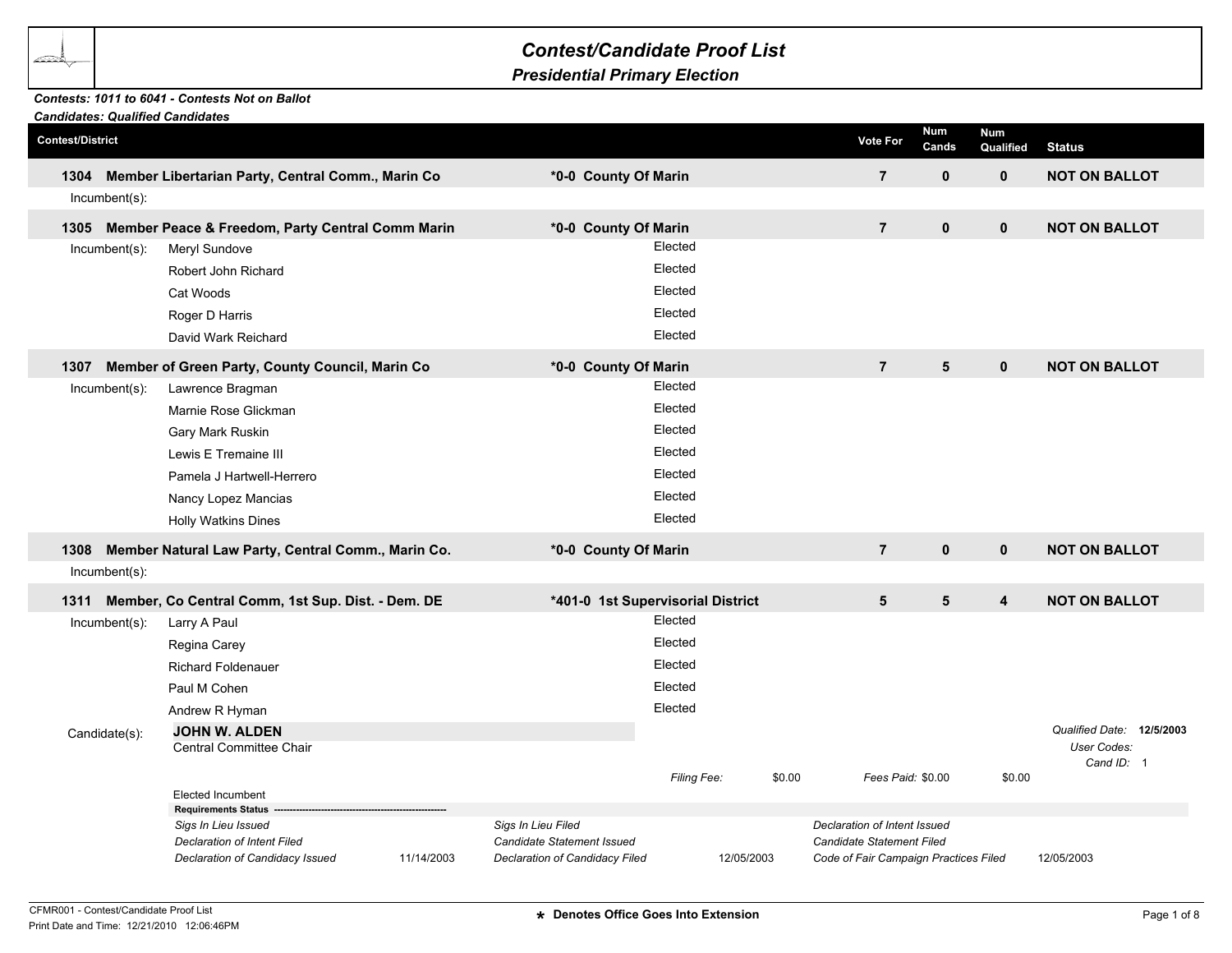| <b>Contest/District</b> |                                                                                             |            |                                   |                    |            |        | <b>Vote For</b>                       | <b>Num</b><br>Cands | Num<br>Qualified | <b>Status</b>                            |  |
|-------------------------|---------------------------------------------------------------------------------------------|------------|-----------------------------------|--------------------|------------|--------|---------------------------------------|---------------------|------------------|------------------------------------------|--|
|                         | Partisan COUNTY COMMITTEE Member, County Central Committee 1st Supervisorial District - Dem |            |                                   |                    |            |        |                                       |                     |                  |                                          |  |
| 1311                    | Member, Co Central Comm, 1st Sup. Dist. - Dem. DE                                           |            |                                   |                    |            |        | 5                                     | 5                   | 4                | <b>NOT ON BALLOT</b>                     |  |
|                         | <b>LARRY ANTHONY PAUL</b><br>Architect                                                      |            |                                   |                    |            |        |                                       |                     |                  | Qualified Date: 12/5/2003<br>User Codes: |  |
|                         | <b>Elected Incumbent</b>                                                                    |            |                                   | Filing Fee:        |            | \$0.00 | Fees Paid: \$0.00                     |                     | \$0.00           | Cand ID: 2                               |  |
|                         | <b>Requirements Status</b>                                                                  |            |                                   |                    |            |        |                                       |                     |                  |                                          |  |
|                         | Sigs In Lieu Issued                                                                         |            | Sigs In Lieu Filed                |                    |            |        | Declaration of Intent Issued          |                     |                  |                                          |  |
|                         | Declaration of Intent Filed                                                                 |            | Candidate Statement Issued        |                    |            |        | <b>Candidate Statement Filed</b>      |                     |                  |                                          |  |
|                         | Declaration of Candidacy Issued                                                             | 11/19/2003 | Declaration of Candidacy Filed    |                    | 12/05/2003 |        | Code of Fair Campaign Practices Filed |                     |                  | 12/05/2003                               |  |
|                         | <b>PHILIP KRANENBURG</b>                                                                    |            |                                   |                    |            |        |                                       |                     |                  | Qualified Date: 12/5/2003                |  |
|                         | School Trustee/CPA                                                                          |            |                                   |                    |            |        |                                       |                     |                  | User Codes:                              |  |
|                         |                                                                                             |            |                                   | Filing Fee:        |            | \$0.00 | Fees Paid: \$0.00                     |                     | \$0.00           | Cand ID: 3                               |  |
|                         | <b>Elected Incumbent</b>                                                                    |            |                                   |                    |            |        |                                       |                     |                  |                                          |  |
|                         | <b>Requirements Status</b>                                                                  |            |                                   |                    |            |        |                                       |                     |                  |                                          |  |
|                         | Sigs In Lieu Issued                                                                         |            | Sigs In Lieu Filed                |                    |            |        | Declaration of Intent Issued          |                     |                  |                                          |  |
|                         | <b>Declaration of Intent Filed</b>                                                          |            | <b>Candidate Statement Issued</b> |                    |            |        | <b>Candidate Statement Filed</b>      |                     |                  |                                          |  |
|                         | Declaration of Candidacy Issued                                                             | 11/21/2003 | Declaration of Candidacy Filed    |                    | 12/04/2003 |        | Code of Fair Campaign Practices Filed |                     |                  | 12/04/2003                               |  |
|                         | <b>PAUL M. COHEN</b>                                                                        |            |                                   |                    |            |        |                                       |                     |                  | Qualified Date: 12/5/2003                |  |
|                         | San Rafael Councilmember                                                                    |            |                                   |                    |            |        |                                       |                     |                  | User Codes:                              |  |
|                         |                                                                                             |            |                                   |                    |            |        |                                       |                     |                  | Cand ID: 4                               |  |
|                         | <b>Elected Incumbent</b>                                                                    |            |                                   | <b>Filing Fee:</b> |            | \$0.00 | Fees Paid: \$0.00                     |                     | \$0.00           |                                          |  |
|                         | <b>Requirements Status</b>                                                                  |            |                                   |                    |            |        |                                       |                     |                  |                                          |  |
|                         | Sigs In Lieu Issued                                                                         |            | Sigs In Lieu Filed                |                    |            |        | Declaration of Intent Issued          |                     |                  |                                          |  |
|                         | Declaration of Intent Filed                                                                 |            | Candidate Statement Issued        |                    |            |        | Candidate Statement Filed             |                     |                  |                                          |  |
|                         | Declaration of Candidacy Issued                                                             | 12/04/2003 | Declaration of Candidacy Filed    |                    | 12/05/2003 |        | Code of Fair Campaign Practices Filed |                     |                  | 12/05/2003                               |  |
| 1312                    | Member, Co Central Comm, 1st Sup. Dist. - Rep. RE                                           |            | *401-0 1st Supervisorial District |                    |            |        | 5                                     | 6                   | 5                | <b>NOT ON BALLOT</b>                     |  |
| $Incumbent(s)$ :        | Helen Jacobs Gregory                                                                        |            |                                   | Elected            |            |        |                                       |                     |                  |                                          |  |
|                         | Mary Pat Featherstone                                                                       |            |                                   | Elected            |            |        |                                       |                     |                  |                                          |  |
|                         | John R Wilkinson Jr                                                                         |            |                                   | Elected            |            |        |                                       |                     |                  |                                          |  |
|                         | Thomas E Montgomery III                                                                     |            |                                   | Elected            |            |        |                                       |                     |                  |                                          |  |
|                         | Stephen Peter Vance                                                                         |            |                                   | Elected            |            |        |                                       |                     |                  |                                          |  |
|                         | <b>MARY P. FEATHERSTONE</b>                                                                 |            |                                   |                    |            |        |                                       |                     |                  | Qualified Date: 12/5/2003                |  |
| Candidate(s):           | Incumbent                                                                                   |            |                                   |                    |            |        |                                       |                     |                  | User Codes:                              |  |
|                         |                                                                                             |            |                                   |                    |            |        |                                       |                     |                  | Cand ID: 1                               |  |
|                         |                                                                                             |            |                                   | Filing Fee:        |            | \$0.00 | Fees Paid: \$0.00                     |                     | \$0.00           |                                          |  |
|                         | <b>Elected Incumbent</b><br><b>Requirements Status</b>                                      |            |                                   |                    |            |        |                                       |                     |                  |                                          |  |
|                         | Sigs In Lieu Issued                                                                         |            | Sigs In Lieu Filed                |                    |            |        | Declaration of Intent Issued          |                     |                  |                                          |  |
|                         | Declaration of Intent Filed                                                                 |            | Candidate Statement Issued        |                    |            |        | Candidate Statement Filed             |                     |                  |                                          |  |
|                         | Declaration of Candidacy Issued                                                             | 11/13/2003 | Declaration of Candidacy Filed    |                    | 12/05/2003 |        | Code of Fair Campaign Practices Filed |                     |                  | 12/05/2003                               |  |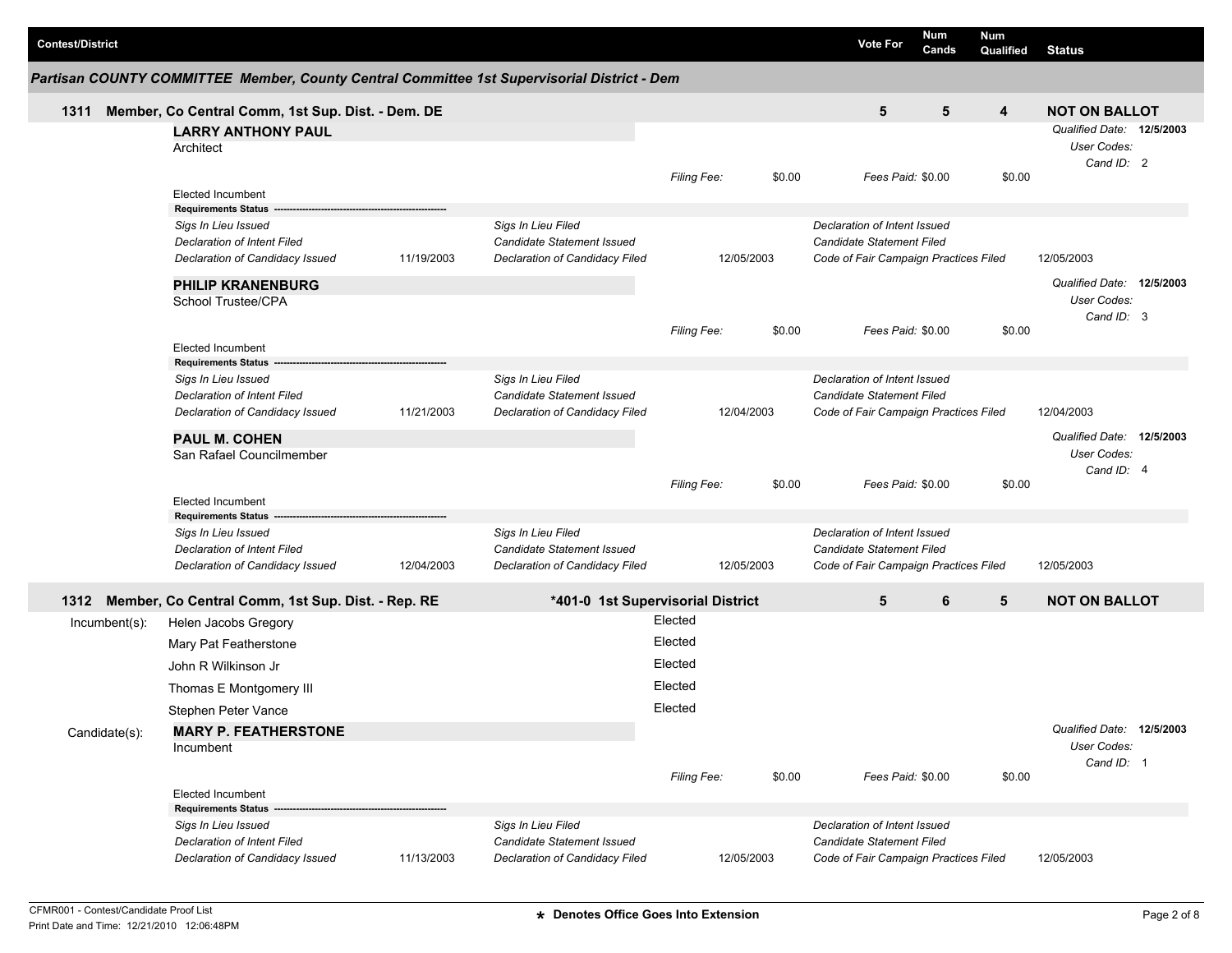| <b>Contest/District</b> |                  |                                                                                             |            |                                                  |                    |        | <b>Vote For</b>                                           | <b>Num</b><br>Cands | Num<br><b>Qualified</b> | <b>Status</b>             |  |
|-------------------------|------------------|---------------------------------------------------------------------------------------------|------------|--------------------------------------------------|--------------------|--------|-----------------------------------------------------------|---------------------|-------------------------|---------------------------|--|
|                         |                  | Partisan COUNTY COMMITTEE Member, County Central Committee 1st Supervisorial District - Rep |            |                                                  |                    |        |                                                           |                     |                         |                           |  |
| 1312                    |                  | Member, Co Central Comm, 1st Sup. Dist. - Rep. RE                                           |            |                                                  |                    |        | 5                                                         | 6                   | 5                       | <b>NOT ON BALLOT</b>      |  |
|                         |                  | <b>JUDITH WALKER</b>                                                                        |            |                                                  |                    |        |                                                           |                     |                         | Qualified Date: 12/5/2003 |  |
|                         |                  | Appointed Incumbent                                                                         |            |                                                  |                    |        |                                                           |                     |                         | User Codes:               |  |
|                         |                  |                                                                                             |            |                                                  |                    |        |                                                           |                     |                         | Cand ID: 2                |  |
|                         |                  |                                                                                             |            |                                                  | Filing Fee:        | \$0.00 | Fees Paid: \$0.00                                         |                     | \$0.00                  |                           |  |
|                         |                  | Elected Incumbent<br><b>Requirements Status</b>                                             |            |                                                  |                    |        |                                                           |                     |                         |                           |  |
|                         |                  | Sigs In Lieu Issued                                                                         |            | Sigs In Lieu Filed                               |                    |        | Declaration of Intent Issued                              |                     |                         |                           |  |
|                         |                  | Declaration of Intent Filed                                                                 |            | Candidate Statement Issued                       |                    |        | Candidate Statement Filed                                 |                     |                         |                           |  |
|                         |                  | Declaration of Candidacy Issued                                                             | 11/19/2003 | Declaration of Candidacy Filed                   | 12/05/2003         |        | Code of Fair Campaign Practices Filed                     |                     |                         | 12/05/2003                |  |
|                         |                  | <b>ROBERT A. CASPER</b>                                                                     |            |                                                  |                    |        |                                                           |                     |                         | Qualified Date: 12/2/2003 |  |
|                         |                  | No Ballot Designation                                                                       |            |                                                  |                    |        |                                                           |                     |                         | User Codes:               |  |
|                         |                  |                                                                                             |            |                                                  |                    |        |                                                           |                     |                         | Cand ID: 3                |  |
|                         |                  |                                                                                             |            |                                                  | <b>Filing Fee:</b> | \$0.00 | Fees Paid: \$0.00                                         |                     | \$0.00                  |                           |  |
|                         |                  | Elected Incumbent                                                                           |            |                                                  |                    |        |                                                           |                     |                         |                           |  |
|                         |                  | <b>Requirements Status</b>                                                                  |            |                                                  |                    |        |                                                           |                     |                         |                           |  |
|                         |                  | Sigs In Lieu Issued<br>Declaration of Intent Filed                                          |            | Sigs In Lieu Filed<br>Candidate Statement Issued |                    |        | Declaration of Intent Issued<br>Candidate Statement Filed |                     |                         |                           |  |
|                         |                  | Declaration of Candidacy Issued                                                             | 11/20/2003 | Declaration of Candidacy Filed                   | 12/02/2003         |        | Code of Fair Campaign Practices Filed                     |                     |                         |                           |  |
|                         |                  |                                                                                             |            |                                                  |                    |        |                                                           |                     |                         |                           |  |
|                         |                  | <b>ALICE M. VIPIANA</b>                                                                     |            |                                                  |                    |        |                                                           |                     |                         | Qualified Date: 12/5/2003 |  |
|                         |                  | Appointed Incumbent                                                                         |            |                                                  |                    |        |                                                           |                     |                         | User Codes:               |  |
|                         |                  |                                                                                             |            |                                                  | <b>Filing Fee:</b> | \$0.00 | Fees Paid: \$0.00                                         |                     | \$0.00                  | Cand ID: 4                |  |
|                         |                  | <b>Elected Incumbent</b>                                                                    |            |                                                  |                    |        |                                                           |                     |                         |                           |  |
|                         |                  | <b>Requirements Status</b>                                                                  |            |                                                  |                    |        |                                                           |                     |                         |                           |  |
|                         |                  | Sigs In Lieu Issued                                                                         |            | Sigs In Lieu Filed                               |                    |        | Declaration of Intent Issued                              |                     |                         |                           |  |
|                         |                  | Declaration of Intent Filed                                                                 |            | Candidate Statement Issued                       |                    |        | Candidate Statement Filed                                 |                     |                         |                           |  |
|                         |                  | Declaration of Candidacy Issued                                                             | 11/20/2003 | Declaration of Candidacy Filed                   | 12/05/2003         |        | Code of Fair Campaign Practices Filed                     |                     |                         | 12/05/2003                |  |
|                         |                  | <b>BARBARA HOWEY</b>                                                                        |            |                                                  |                    |        |                                                           |                     |                         | Qualified Date: 12/4/2003 |  |
|                         |                  | Incumbent                                                                                   |            |                                                  |                    |        |                                                           |                     |                         | User Codes:               |  |
|                         |                  |                                                                                             |            |                                                  |                    |        |                                                           |                     |                         | Cand ID: 5                |  |
|                         |                  |                                                                                             |            |                                                  | <b>Filing Fee:</b> | \$0.00 | Fees Paid: \$0.00                                         |                     | \$0.00                  |                           |  |
|                         |                  | <b>Elected Incumbent</b><br><b>Requirements Status</b>                                      |            |                                                  |                    |        |                                                           |                     |                         |                           |  |
|                         |                  | Sigs In Lieu Issued                                                                         |            | Sigs In Lieu Filed                               |                    |        | Declaration of Intent Issued                              |                     |                         |                           |  |
|                         |                  | Declaration of Intent Filed                                                                 |            | Candidate Statement Issued                       |                    |        | Candidate Statement Filed                                 |                     |                         |                           |  |
|                         |                  | Declaration of Candidacy Issued                                                             | 12/01/2003 | Declaration of Candidacy Filed                   | 12/04/2003         |        | Code of Fair Campaign Practices Filed                     |                     |                         |                           |  |
|                         |                  |                                                                                             |            |                                                  |                    |        |                                                           |                     |                         |                           |  |
| 1313                    |                  | Member, Co Central Comm, 1st Sup. Dist. - Aip AIP                                           |            | *401-0 1st Supervisorial District                |                    |        | 5                                                         | $\mathbf 0$         | $\mathbf 0$             | <b>NOT ON BALLOT</b>      |  |
|                         | Incumbent(s):    |                                                                                             |            |                                                  |                    |        |                                                           |                     |                         |                           |  |
| 1323                    |                  | Member, Co Central Comm, 2nd Sup. Dist. - Aip AIP                                           |            | *402-0 2nd Supervisorial District                |                    |        | $\bf 6$                                                   | $\pmb{0}$           | $\pmb{0}$               | <b>NOT ON BALLOT</b>      |  |
|                         | $Incumbent(s)$ : |                                                                                             |            |                                                  |                    |        |                                                           |                     |                         |                           |  |
| 1332                    |                  | Member, Co Central Comm, 3rd Sup. Dist. - Rep. RE                                           |            | *403-0 3rd Supervisorial District                |                    |        | 5                                                         | 5                   | $\mathbf{3}$            | <b>NOT ON BALLOT</b>      |  |
|                         | $Incumbent(s)$ : | Sue Anne Campbell                                                                           |            |                                                  | Appointed in Lieu  |        |                                                           |                     |                         |                           |  |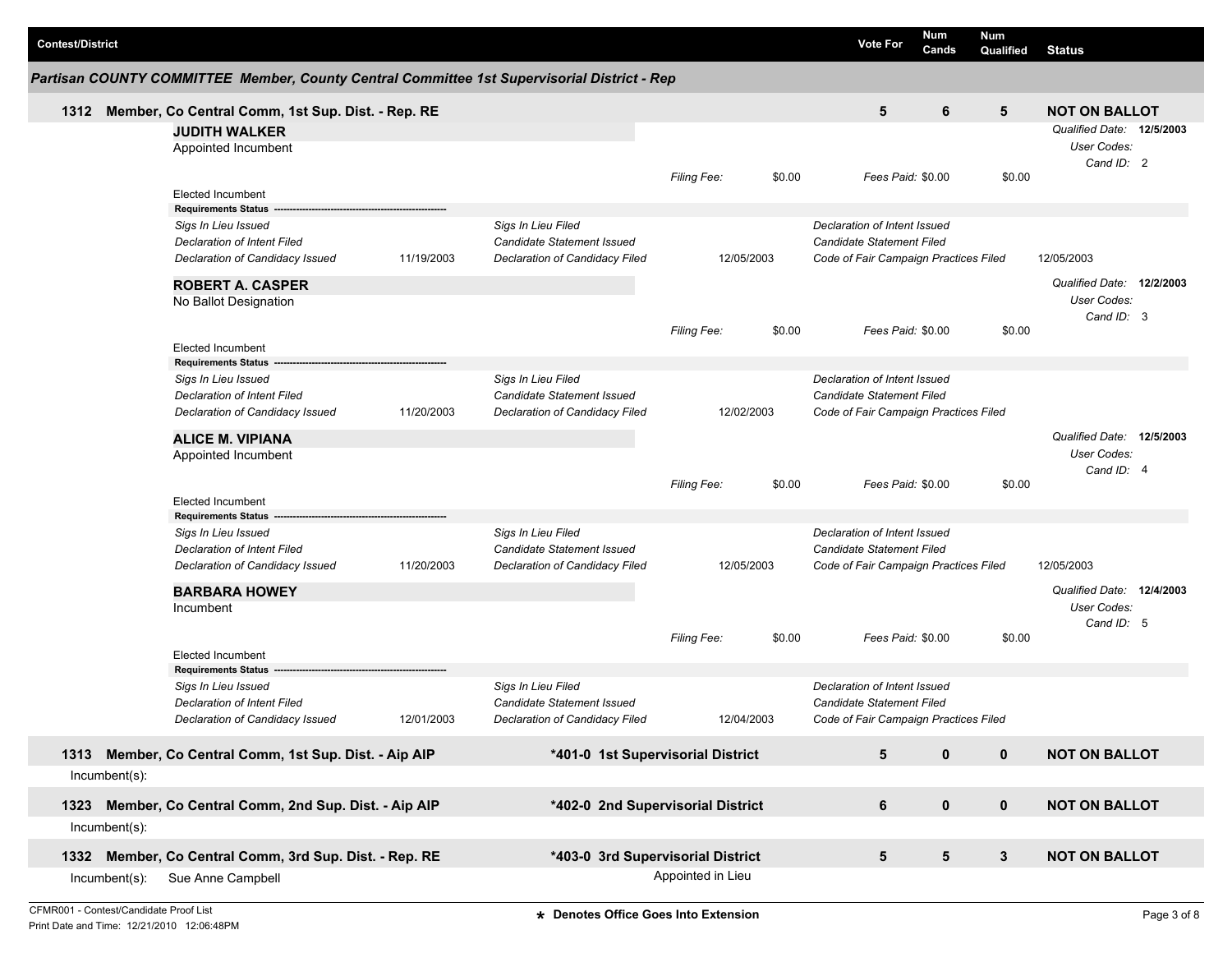| <b>Contest/District</b> |                                                        |            |                                                  |                                   |        | <b>Vote For</b>                                           | <b>Num</b><br>Cands | <b>Num</b><br>Qualified | <b>Status</b>                                          |  |
|-------------------------|--------------------------------------------------------|------------|--------------------------------------------------|-----------------------------------|--------|-----------------------------------------------------------|---------------------|-------------------------|--------------------------------------------------------|--|
| 1332                    | Member, Co Central Comm, 3rd Sup. Dist. - Rep. RE      |            |                                                  | *403-0 3rd Supervisorial District |        | 5                                                         | 5                   | 3                       | <b>NOT ON BALLOT</b>                                   |  |
| $Incumbent(s)$ :        | Stephanie Lea Witt                                     |            |                                                  | Appointed in Lieu                 |        |                                                           |                     |                         |                                                        |  |
|                         | Thomas B Myskowski                                     |            |                                                  | Appointed in Lieu                 |        |                                                           |                     |                         |                                                        |  |
|                         | Cynthia Batt                                           |            |                                                  | Appointed in Lieu                 |        |                                                           |                     |                         |                                                        |  |
|                         | Carolyn F Patrick                                      |            |                                                  | Appointed in Lieu                 |        |                                                           |                     |                         |                                                        |  |
| Candidate(s):           | <b>WOODWARD KINGMAN</b><br>Incumbent                   |            |                                                  |                                   |        |                                                           |                     |                         | Qualified Date: 12/5/2003<br>User Codes:<br>Cand ID: 1 |  |
|                         |                                                        |            |                                                  | Filing Fee:                       | \$0.00 | Fees Paid: \$0.00                                         |                     | \$0.00                  |                                                        |  |
|                         | <b>Elected Incumbent</b><br><b>Requirements Status</b> |            |                                                  |                                   |        |                                                           |                     |                         |                                                        |  |
|                         | Sigs In Lieu Issued                                    |            | Sigs In Lieu Filed                               |                                   |        | Declaration of Intent Issued                              |                     |                         |                                                        |  |
|                         | <b>Declaration of Intent Filed</b>                     |            | Candidate Statement Issued                       |                                   |        | Candidate Statement Filed                                 |                     |                         |                                                        |  |
|                         | Declaration of Candidacy Issued                        | 11/18/2003 | Declaration of Candidacy Filed                   | 12/05/2003                        |        | Code of Fair Campaign Practices Filed                     |                     |                         | 12/05/2003                                             |  |
|                         | <b>MARK DANIEL HILL</b><br>Incumbent                   |            |                                                  |                                   |        |                                                           |                     |                         | Qualified Date: 12/5/2003<br>User Codes:<br>Cand ID: 3 |  |
|                         |                                                        |            |                                                  | Filing Fee:                       | \$0.00 | Fees Paid: \$0.00                                         |                     | \$0.00                  |                                                        |  |
|                         | <b>Elected Incumbent</b><br><b>Requirements Status</b> |            |                                                  |                                   |        |                                                           |                     |                         |                                                        |  |
|                         | Sigs In Lieu Issued                                    |            | Sigs In Lieu Filed                               |                                   |        | Declaration of Intent Issued                              |                     |                         |                                                        |  |
|                         | <b>Declaration of Intent Filed</b>                     |            | Candidate Statement Issued                       |                                   |        | Candidate Statement Filed                                 |                     |                         |                                                        |  |
|                         | Declaration of Candidacy Issued                        | 11/21/2003 | Declaration of Candidacy Filed                   | 12/05/2003                        |        | Code of Fair Campaign Practices Filed                     |                     |                         | 12/05/2003                                             |  |
|                         | <b>JOHN COLLAMER DUNCAN</b>                            |            |                                                  |                                   |        |                                                           |                     |                         | Qualified Date: 12/5/2003<br>User Codes:               |  |
|                         | Central Committee Chairman                             |            |                                                  |                                   |        |                                                           |                     |                         | Cand ID: 4                                             |  |
|                         |                                                        |            |                                                  | <b>Filing Fee:</b>                | \$0.00 | Fees Paid: \$0.00                                         |                     | \$0.00                  |                                                        |  |
|                         | <b>Requirements Status</b>                             |            |                                                  |                                   |        |                                                           |                     |                         |                                                        |  |
|                         | Sigs In Lieu Issued<br>Declaration of Intent Filed     |            | Sigs In Lieu Filed<br>Candidate Statement Issued |                                   |        | Declaration of Intent Issued<br>Candidate Statement Filed |                     |                         |                                                        |  |
|                         | Declaration of Candidacy Issued                        | 11/24/2003 | Declaration of Candidacy Filed                   | 12/05/2003                        |        | Code of Fair Campaign Practices Filed                     |                     |                         | 12/05/2003                                             |  |
| 1333                    | Member, Co Central Comm, 3rd Sup. Dist. - Aip AIP      |            |                                                  | *403-0 3rd Supervisorial District |        | 5                                                         | $\mathbf 0$         | $\mathbf 0$             | <b>NOT ON BALLOT</b>                                   |  |
| $Incumbent(s)$ :        |                                                        |            |                                                  |                                   |        |                                                           |                     |                         |                                                        |  |
| 1341                    | Member, Co Central Comm, 4th Sup. Dist. - Dem. DE      |            |                                                  | *404-0 4th Supervisorial District |        | 4                                                         | 4                   | 3                       | <b>NOT ON BALLOT</b>                                   |  |
| Incumbent(s):           | No office holder                                       |            |                                                  | Elected                           |        |                                                           |                     |                         |                                                        |  |
|                         | No office holder                                       |            |                                                  | Elected                           |        |                                                           |                     |                         |                                                        |  |
|                         | Paul Andrew Apffel                                     |            |                                                  | Appointed in Lieu                 |        |                                                           |                     |                         |                                                        |  |
|                         | Thomas E Pierce                                        |            |                                                  | Appointed in Lieu                 |        |                                                           |                     |                         |                                                        |  |
| Candidate(s):           | YVONNE SANDRA BUSH<br>Appointed Incumbent              |            |                                                  |                                   |        |                                                           |                     |                         | Qualified Date: 12/5/2003<br>User Codes:               |  |
|                         | Elected Incumbent                                      |            |                                                  | Filing Fee:                       | \$0.00 | Fees Paid: \$0.00                                         |                     | \$0.00                  | Cand ID: 1                                             |  |
|                         |                                                        |            |                                                  |                                   |        |                                                           |                     |                         |                                                        |  |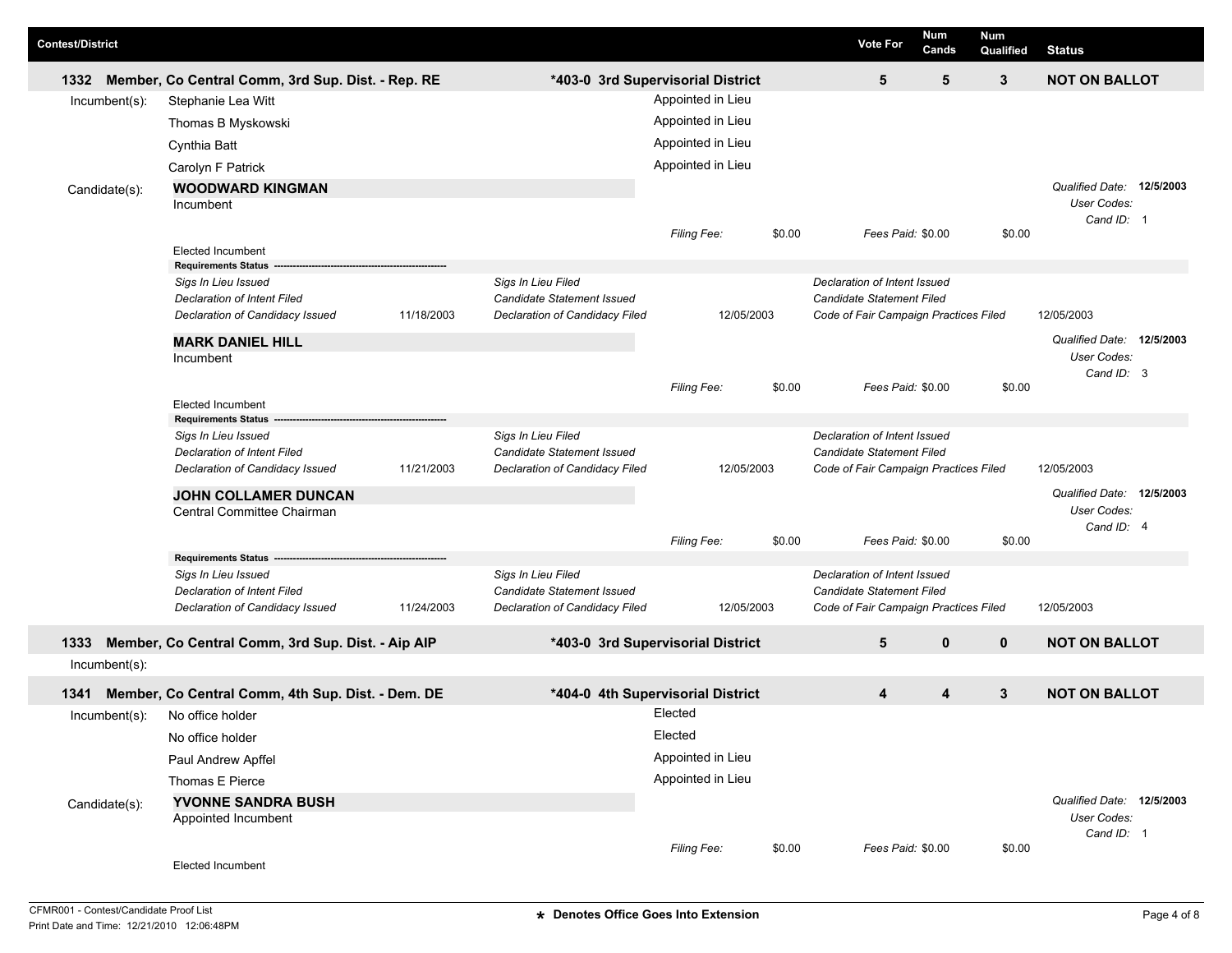| <b>Contest/District</b>        |                                                                                                                     |            |                                                                                           |                               |        | <b>Vote For</b>                                                                                    | <b>Num</b><br>Cands     | <b>Num</b><br><b>Qualified</b> | <b>Status</b>                                          |  |
|--------------------------------|---------------------------------------------------------------------------------------------------------------------|------------|-------------------------------------------------------------------------------------------|-------------------------------|--------|----------------------------------------------------------------------------------------------------|-------------------------|--------------------------------|--------------------------------------------------------|--|
|                                | Partisan COUNTY COMMITTEE Member, County Central Committee 4th Supervisorial District - Dem                         |            |                                                                                           |                               |        |                                                                                                    |                         |                                |                                                        |  |
| 1341                           | Member, Co Central Comm, 4th Sup. Dist. - Dem. DE                                                                   |            |                                                                                           |                               |        | $\overline{\mathbf{4}}$                                                                            | $\overline{\mathbf{4}}$ | $\mathbf{3}$                   | <b>NOT ON BALLOT</b>                                   |  |
|                                | <b>Requirements Status</b><br>Sigs In Lieu Issued<br>Declaration of Intent Filed<br>Declaration of Candidacy Issued | 11/25/2003 | Sigs In Lieu Filed<br>Candidate Statement Issued<br>Declaration of Candidacy Filed        | 12/05/2003                    |        | Declaration of Intent Issued<br>Candidate Statement Filed<br>Code of Fair Campaign Practices Filed |                         |                                | 12/05/2003                                             |  |
|                                | <b>MICHELE G. MURPHY-BARNI</b><br>Incumbent                                                                         |            |                                                                                           | Filing Fee:                   | \$0.00 | Fees Paid: \$0.00                                                                                  |                         | \$0.00                         | Qualified Date: 12/5/2003<br>User Codes:<br>Cand ID: 3 |  |
|                                | <b>Elected Incumbent</b>                                                                                            |            |                                                                                           |                               |        |                                                                                                    |                         |                                |                                                        |  |
|                                | <b>Requirements Status</b><br>Sigs In Lieu Issued<br>Declaration of Intent Filed<br>Declaration of Candidacy Issued | 12/01/2003 | Sigs In Lieu Filed<br>Candidate Statement Issued<br><b>Declaration of Candidacy Filed</b> | 12/05/2003                    |        | Declaration of Intent Issued<br>Candidate Statement Filed<br>Code of Fair Campaign Practices Filed |                         |                                | 12/05/2003                                             |  |
|                                | PAUL ANDREW APFFEL<br>Father/Computer Consultant                                                                    |            |                                                                                           |                               |        |                                                                                                    |                         |                                | Qualified Date: 12/5/2003<br>User Codes:<br>Cand ID: 4 |  |
|                                | <b>Elected Incumbent</b>                                                                                            |            |                                                                                           | Filing Fee:                   | \$0.00 | Fees Paid: \$0.00                                                                                  |                         | \$0.00                         |                                                        |  |
|                                | <b>Requirements Status</b><br>Sigs In Lieu Issued<br>Declaration of Intent Filed<br>Declaration of Candidacy Issued | 12/04/2003 | Sigs In Lieu Filed<br>Candidate Statement Issued<br>Declaration of Candidacy Filed        | 12/05/2003                    |        | Declaration of Intent Issued<br>Candidate Statement Filed<br>Code of Fair Campaign Practices Filed |                         |                                | 12/05/2003                                             |  |
| 1342                           | Member, Co Central Comm, 4th Sup. Dist. - Rep. RE                                                                   |            | *404-0 4th Supervisorial District                                                         |                               |        | $\mathbf{3}$                                                                                       | $\boldsymbol{4}$        | $\mathbf{3}$                   | <b>NOT ON BALLOT</b>                                   |  |
| Incumbent(s):<br>Candidate(s): | Robert Marshall Figari<br><b>Michael Hartnett</b><br>Catherine P Bragg<br><b>JOHN M. KUSHWARA</b><br>Incumbent      |            |                                                                                           | Elected<br>Elected<br>Elected |        |                                                                                                    |                         |                                | Qualified Date: 12/5/2003<br>User Codes:               |  |
|                                |                                                                                                                     |            |                                                                                           | Filing Fee:                   | \$0.00 | Fees Paid: \$0.00                                                                                  |                         | \$0.00                         | Cand ID: 2                                             |  |
|                                | <b>Elected Incumbent</b><br><b>Requirements Status</b>                                                              |            |                                                                                           |                               |        |                                                                                                    |                         |                                |                                                        |  |
|                                | Sigs In Lieu Issued<br>Declaration of Intent Filed<br>Declaration of Candidacy Issued                               | 11/18/2003 | Sigs In Lieu Filed<br>Candidate Statement Issued<br>Declaration of Candidacy Filed        | 12/05/2003                    |        | Declaration of Intent Issued<br>Candidate Statement Filed<br>Code of Fair Campaign Practices Filed |                         |                                | 12/05/2003                                             |  |
|                                | <b>SEAN RANDOLPH</b><br>President, Non-Profit                                                                       |            |                                                                                           |                               |        |                                                                                                    |                         |                                | Qualified Date: 12/5/2003<br>User Codes:<br>Cand ID: 3 |  |
|                                | <b>Elected Incumbent</b>                                                                                            |            |                                                                                           | Filing Fee:                   | \$0.00 | Fees Paid: \$0.00                                                                                  |                         | \$0.00                         |                                                        |  |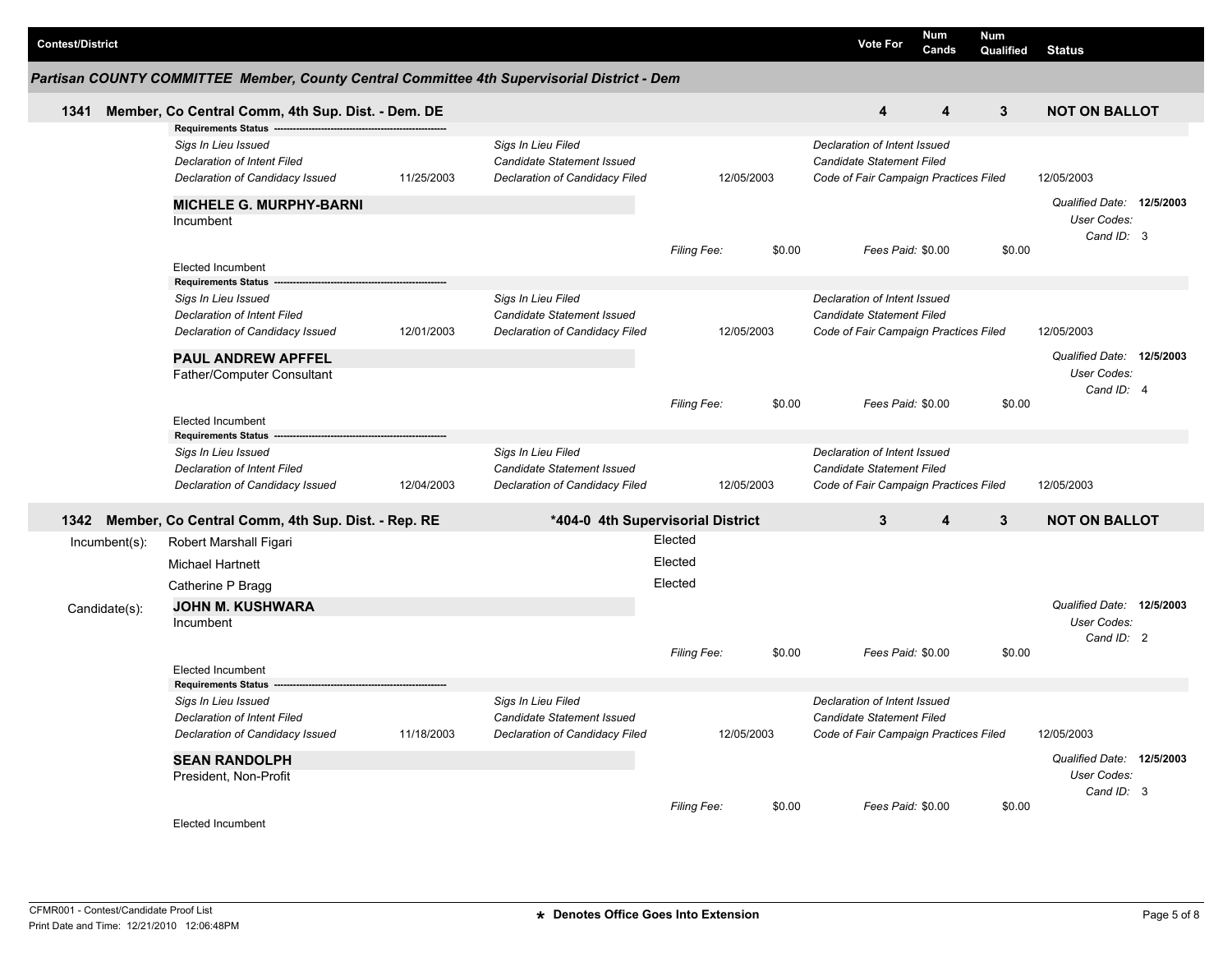| <b>Contest/District</b> |                  |                                                                                             |            |                                                              |                    |            |        | <b>Vote For</b>                                                    | Num<br>Cands   | Num<br>Qualified | <b>Status</b>             |  |
|-------------------------|------------------|---------------------------------------------------------------------------------------------|------------|--------------------------------------------------------------|--------------------|------------|--------|--------------------------------------------------------------------|----------------|------------------|---------------------------|--|
|                         |                  | Partisan COUNTY COMMITTEE Member, County Central Committee 4th Supervisorial District - Rep |            |                                                              |                    |            |        |                                                                    |                |                  |                           |  |
| 1342                    |                  | Member, Co Central Comm, 4th Sup. Dist. - Rep. RE                                           |            |                                                              |                    |            |        | 3                                                                  | 4              | 3                | <b>NOT ON BALLOT</b>      |  |
|                         |                  | <b>Requirements Status</b>                                                                  |            |                                                              |                    |            |        |                                                                    |                |                  |                           |  |
|                         |                  | Sigs In Lieu Issued                                                                         |            | Sigs In Lieu Filed                                           |                    |            |        | Declaration of Intent Issued                                       |                |                  |                           |  |
|                         |                  | Declaration of Intent Filed<br>Declaration of Candidacy Issued                              | 11/21/2003 | Candidate Statement Issued<br>Declaration of Candidacy Filed |                    | 12/04/2003 |        | Candidate Statement Filed<br>Code of Fair Campaign Practices Filed |                |                  |                           |  |
|                         |                  |                                                                                             |            |                                                              |                    |            |        |                                                                    |                |                  |                           |  |
|                         |                  | <b>BILL MAY</b>                                                                             |            |                                                              |                    |            |        |                                                                    |                |                  | Qualified Date: 12/5/2003 |  |
|                         |                  | Incumbent                                                                                   |            |                                                              |                    |            |        |                                                                    |                |                  | User Codes:<br>Cand ID: 4 |  |
|                         |                  |                                                                                             |            |                                                              | <b>Filing Fee:</b> |            | \$0.00 | Fees Paid: \$0.00                                                  |                | \$0.00           |                           |  |
|                         |                  | Elected Incumbent                                                                           |            |                                                              |                    |            |        |                                                                    |                |                  |                           |  |
|                         |                  | <b>Requirements Status</b>                                                                  |            |                                                              |                    |            |        |                                                                    |                |                  |                           |  |
|                         |                  | Sigs In Lieu Issued<br><b>Declaration of Intent Filed</b>                                   |            | Sigs In Lieu Filed<br>Candidate Statement Issued             |                    |            |        | Declaration of Intent Issued<br>Candidate Statement Filed          |                |                  |                           |  |
|                         |                  | Declaration of Candidacy Issued                                                             | 12/03/2003 | Declaration of Candidacy Filed                               |                    | 12/05/2003 |        | Code of Fair Campaign Practices Filed                              |                |                  | 12/05/2003                |  |
|                         |                  |                                                                                             |            |                                                              |                    |            |        |                                                                    |                |                  |                           |  |
| 1343                    |                  | Member, Co Central Comm, 4th Sup. Dist. - Aip AIP                                           |            | *404-0 4th Supervisorial District                            |                    |            |        | 4                                                                  | $\mathbf 0$    | $\mathbf 0$      | <b>NOT ON BALLOT</b>      |  |
|                         | $Incumbent(s)$ : |                                                                                             |            |                                                              |                    |            |        |                                                                    |                |                  |                           |  |
| 1351                    |                  | Member, Co Central Comm, 5th Sup. Dist. - Dem. DE                                           |            | *405-0 5th Supervisorial District                            |                    |            |        | 4                                                                  | $\overline{2}$ | $\overline{2}$   | <b>NOT ON BALLOT</b>      |  |
|                         | Incumbent(s):    | Leon Floyd Calkins                                                                          |            |                                                              | Elected            |            |        |                                                                    |                |                  |                           |  |
|                         |                  | Suzanne Seear Brown Crow                                                                    |            |                                                              | Elected            |            |        |                                                                    |                |                  |                           |  |
|                         |                  | Barbara L Matas                                                                             |            |                                                              | Elected            |            |        |                                                                    |                |                  |                           |  |
|                         |                  | Peter Jay Tiernan                                                                           |            |                                                              | Elected            |            |        |                                                                    |                |                  |                           |  |
|                         |                  |                                                                                             |            |                                                              |                    |            |        |                                                                    |                |                  | Qualified Date: 12/5/2003 |  |
|                         | Candidate(s):    | <b>BARBARA L. MATAS</b><br>Incumbent                                                        |            |                                                              |                    |            |        |                                                                    |                |                  | User Codes:               |  |
|                         |                  |                                                                                             |            |                                                              |                    |            |        |                                                                    |                |                  | Cand ID: 1                |  |
|                         |                  |                                                                                             |            |                                                              | <b>Filing Fee:</b> |            | \$0.00 | Fees Paid: \$0.00                                                  |                | \$0.00           |                           |  |
|                         |                  | Elected Incumbent<br><b>Requirements Status</b>                                             |            |                                                              |                    |            |        |                                                                    |                |                  |                           |  |
|                         |                  | Sigs In Lieu Issued                                                                         |            | Sigs In Lieu Filed                                           |                    |            |        | Declaration of Intent Issued                                       |                |                  |                           |  |
|                         |                  | <b>Declaration of Intent Filed</b>                                                          |            | Candidate Statement Issued                                   |                    |            |        | Candidate Statement Filed                                          |                |                  |                           |  |
|                         |                  | Declaration of Candidacy Issued                                                             | 11/18/2003 | Declaration of Candidacy Filed                               |                    | 12/05/2003 |        | Code of Fair Campaign Practices Filed                              |                |                  | 12/05/2003                |  |
|                         |                  | <b>LYNNE ROBIN WASLEY</b>                                                                   |            |                                                              |                    |            |        |                                                                    |                |                  | Qualified Date: 12/5/2003 |  |
|                         |                  | Incumbent                                                                                   |            |                                                              |                    |            |        |                                                                    |                |                  | User Codes:               |  |
|                         |                  |                                                                                             |            |                                                              |                    |            |        |                                                                    |                |                  | Cand ID: 2                |  |
|                         |                  | Elected Incumbent                                                                           |            |                                                              | <b>Filing Fee:</b> |            | \$0.00 | Fees Paid: \$0.00                                                  |                | \$0.00           |                           |  |
|                         |                  | <b>Requirements Status</b>                                                                  |            |                                                              |                    |            |        |                                                                    |                |                  |                           |  |
|                         |                  | Sigs In Lieu Issued                                                                         |            | Sigs In Lieu Filed                                           |                    |            |        | Declaration of Intent Issued                                       |                |                  |                           |  |
|                         |                  | <b>Declaration of Intent Filed</b>                                                          |            | Candidate Statement Issued                                   |                    |            |        | Candidate Statement Filed                                          |                |                  |                           |  |
|                         |                  | Declaration of Candidacy Issued                                                             | 12/03/2003 | Declaration of Candidacy Filed                               |                    | 12/05/2003 |        | Code of Fair Campaign Practices Filed                              |                |                  |                           |  |
| 1353                    |                  | Member, Co Central Comm, 5th Sup. Dist. - Aip AIP                                           |            | *405-0 5th Supervisorial District                            |                    |            |        | 6                                                                  | $\mathbf 0$    | $\mathbf 0$      | <b>NOT ON BALLOT</b>      |  |
|                         | Incumbent(s):    |                                                                                             |            |                                                              |                    |            |        |                                                                    |                |                  |                           |  |
|                         |                  |                                                                                             |            |                                                              |                    |            |        |                                                                    |                |                  |                           |  |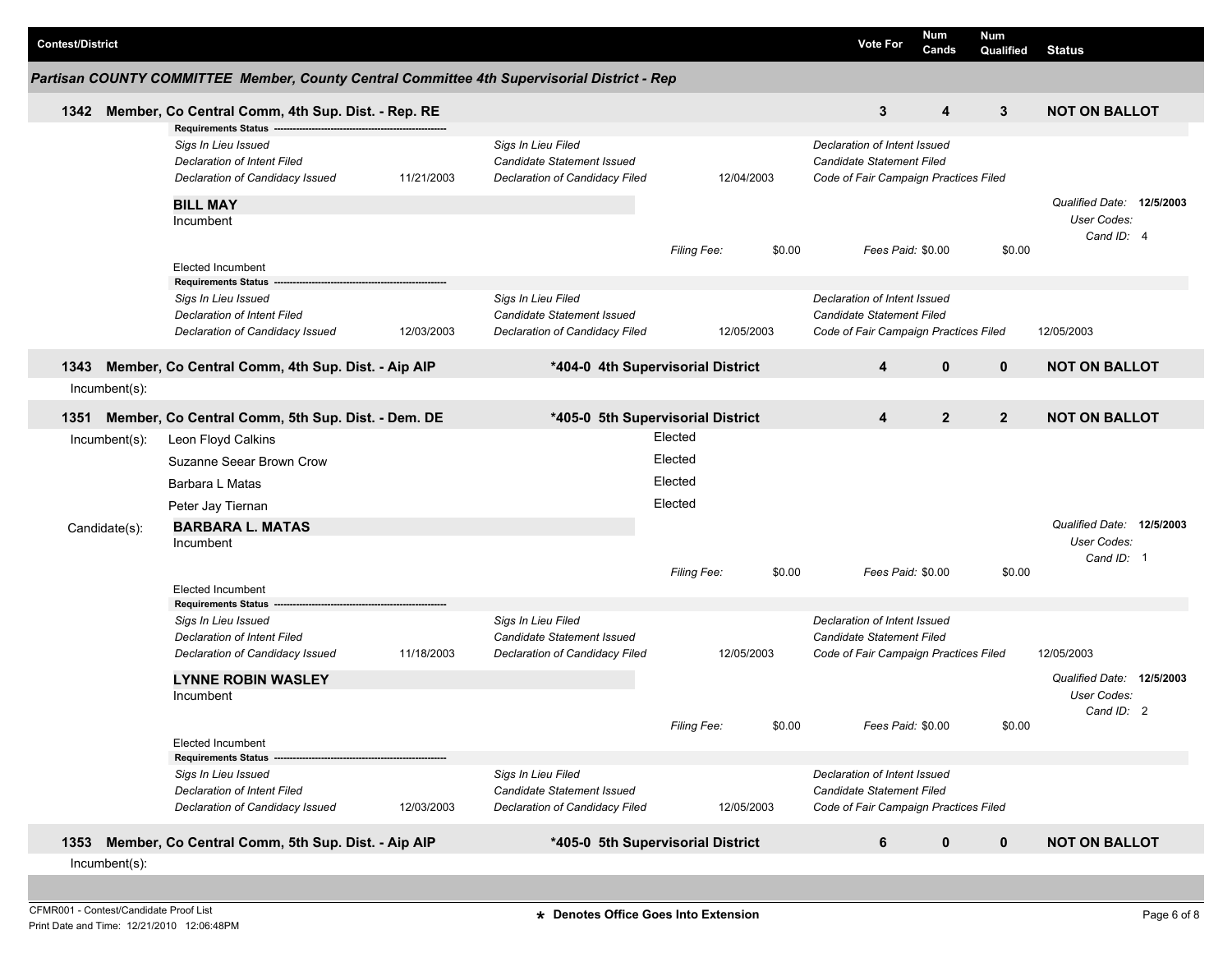|        | <b>Contest/District</b>                |                                                                                                                                                        |                          |                                                                                    |                               |                          | <b>Vote For</b>                                                                                    | <b>Num</b><br>Cands   | Num<br>Qualified | <b>Status</b>                                                    |  |
|--------|----------------------------------------|--------------------------------------------------------------------------------------------------------------------------------------------------------|--------------------------|------------------------------------------------------------------------------------|-------------------------------|--------------------------|----------------------------------------------------------------------------------------------------|-----------------------|------------------|------------------------------------------------------------------|--|
| $\ast$ | 2001                                   | Judge, Sup Ct Ofc No. 4                                                                                                                                |                          | *0-0 County Of Marin                                                               |                               |                          | $\mathbf{1}$                                                                                       | $\mathbf{1}$          | $\mathbf{1}$     | <b>NOT ON BALLOT</b>                                             |  |
|        | Incumbent(s):<br>Candidate(s):         | <b>Andrew Edward Sweet</b><br>JOHN STEPHEN GRAHAM - Office No. 1<br>No Ballot Designation                                                              |                          |                                                                                    | Elected                       |                          |                                                                                                    |                       |                  | Qualified Date: 11/18/2003<br>User Codes:<br>Cand ID: 1          |  |
|        |                                        | <b>Elected Incumbent</b><br><b>Requirements Status</b><br>Sigs In Lieu Issued<br><b>Declaration of Intent Filed</b><br>Declaration of Candidacy Issued | 10/27/2003<br>11/10/2003 | Sigs In Lieu Filed<br>Candidate Statement Issued<br>Declaration of Candidacy Filed | Filing Fee:                   | \$1,787.89<br>11/18/2003 | Declaration of Intent Issued<br>Candidate Statement Filed<br>Code of Fair Campaign Practices Filed | Fees Paid: \$1,787.89 | \$0.00           | 10/27/2003<br>11/18/2003                                         |  |
| $\ast$ |                                        |                                                                                                                                                        |                          |                                                                                    |                               |                          |                                                                                                    |                       |                  |                                                                  |  |
|        | 6037<br>Incumbent(s):<br>Candidate(s): | Director, Sanitary Dis 1 - Ross Vly<br>Pamela Meigs<br>Patrick A Guasco<br>Peter William Sullivan<br><b>SUSAN V. MAC MILLAN</b><br>Incumbent           |                          | SA01-0 Ross Valley Sanitary District No. 1                                         | Elected<br>Elected<br>Elected |                          | 3                                                                                                  | $\mathbf{1}$          | $\mathbf 1$      | <b>NOT ON BALLOT</b><br>Qualified Date: 12/3/2003<br>User Codes: |  |
|        |                                        | <b>Elected Incumbent</b><br><b>Requirements Status</b><br>Sigs In Lieu Issued<br><b>Declaration of Intent Filed</b><br>Declaration of Candidacy Issued | 12/02/2003               | Sigs In Lieu Filed<br>Candidate Statement Issued<br>Declaration of Candidacy Filed | Filing Fee:                   | \$0.00<br>12/03/2003     | Declaration of Intent Issued<br>Candidate Statement Filed<br>Code of Fair Campaign Practices Filed | Fees Paid: \$0.00     | \$0.00           | Cand ID: 1                                                       |  |
| $\ast$ | 6041                                   | <b>Director, Almonte Sanitary Dist</b>                                                                                                                 |                          | <b>SA04-0 Almonte Sanitary District</b>                                            |                               |                          | 3                                                                                                  | 3                     | $\overline{2}$   | <b>NOT ON BALLOT</b>                                             |  |
|        | $Incumbent(s)$ :<br>Candidate(s):      | Lewis Dale Kious<br>Fredericka Cobey<br>Frank Shirado<br><b>CHRISTOPHER ALAN NELSON</b><br>Appointed Incumbent                                         |                          |                                                                                    | Elected<br>Elected<br>Elected |                          |                                                                                                    |                       |                  | Qualified Date: 12/4/2003<br>User Codes:<br>Cand ID: 2           |  |
|        |                                        | <b>Elected Incumbent</b><br><b>Requirements Status</b>                                                                                                 |                          |                                                                                    | Filing Fee:                   | \$0.00                   |                                                                                                    | Fees Paid: \$0.00     | \$0.00           |                                                                  |  |
|        |                                        | Sigs In Lieu Issued<br><b>Declaration of Intent Filed</b><br>Declaration of Candidacy Issued                                                           | 11/17/2003               | Sigs In Lieu Filed<br>Candidate Statement Issued<br>Declaration of Candidacy Filed |                               | 12/04/2003               | Declaration of Intent Issued<br>Candidate Statement Filed<br>Code of Fair Campaign Practices Filed |                       |                  | 12/04/2003                                                       |  |
|        |                                        | <b>FREDERICKA COBEY</b><br>No Ballot Designation                                                                                                       |                          |                                                                                    | Filing Fee:                   | \$0.00                   |                                                                                                    | Fees Paid: \$0.00     | \$0.00           | Qualified Date: 11/20/2003<br>User Codes:<br>Cand ID: 3          |  |
|        |                                        | Elected Incumbent                                                                                                                                      |                          |                                                                                    |                               |                          |                                                                                                    |                       |                  |                                                                  |  |